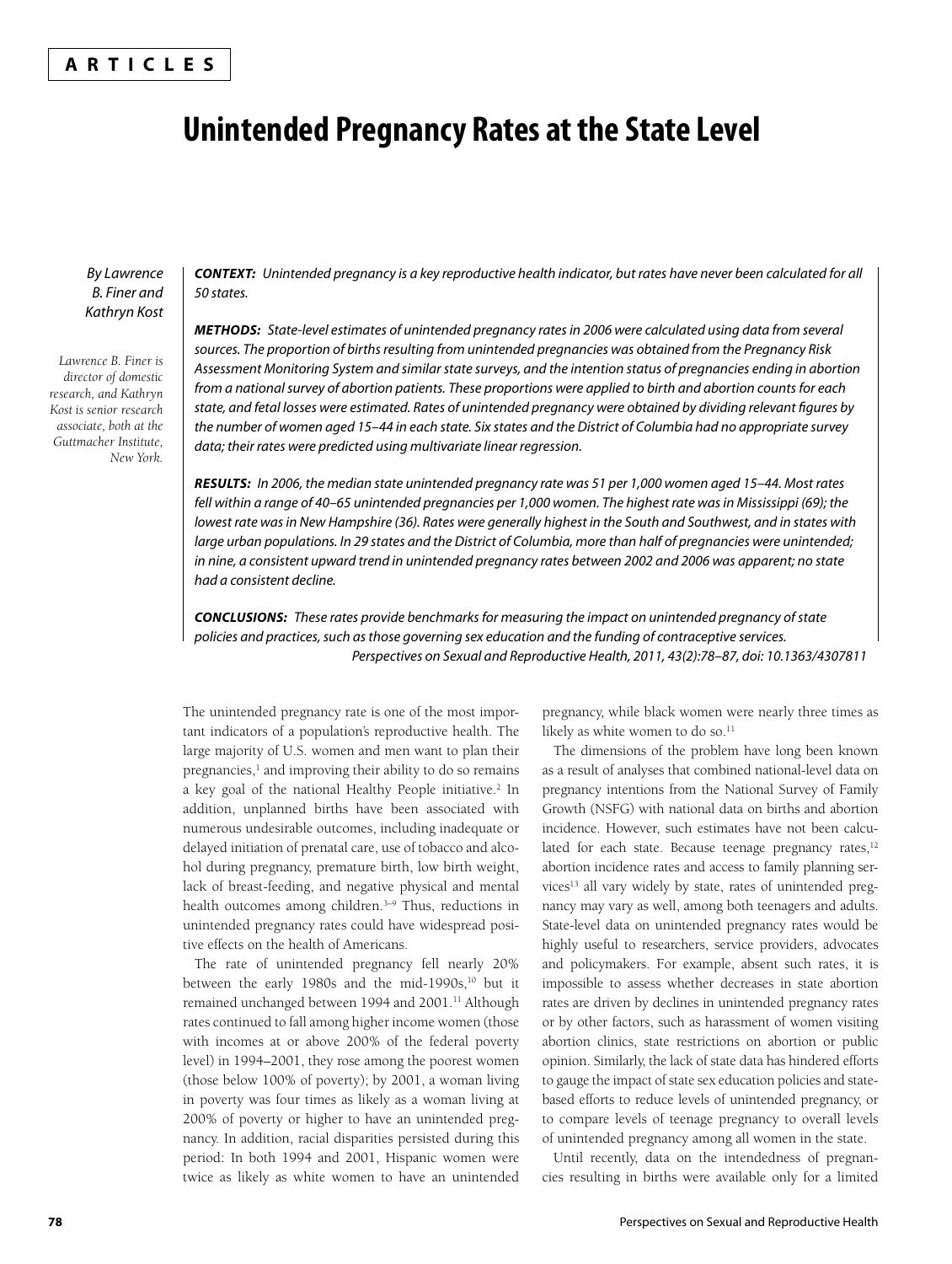number of states. However, as of 2007, some 39 jurisdictions had joined the Pregnancy Risk Assessment Monitoring System (PRAMS).<sup>14</sup> A surveillance project of the Centers for Disease Control and Prevention (CDC) and individual state health departments, PRAMS collects state-specific, population-based data on maternal attitudes (including pregnancy intentions) and experiences before, during and shortly after a birth. In addition, seven states have instituted similar surveys. These newly available data on births, combined with the most complete state-level data on abortions, make it possible to estimate unintended pregnancy rates for all 50 states—the task we undertook in this analysis.

## **METHODS Measures**

In this article, a pregnancy is considered unintended if the woman reported that it was mistimed (i.e., she had wanted to become pregnant, but at a later date) or unwanted (i.e., she had not wanted to become pregnant then or at any time). Intended pregnancies are those that occurred either at the time the woman had desired or later.

The inadequacy of this traditional, demographically oriented measure of pregnancy intentions and the need for more nuanced measures have been widely noted.<sup>15-27</sup> For example, a pregnancy classified as unintended may have been unexpected and unplanned, but not necessarily unwelcome or unwanted. In addition, mistimed pregnancies include those that occurred only a little too soon or much too soon, and the extent of mistiming appears to be an important predictor of maternal behaviors and child health outcomes.28,29 However, although other research and data collection are under way to refine measures of pregnancy intention, the PRAMS data available for this analysis include only the more limited, traditional measure of intention status.

The unintended pregnancy rate for a state is defined as the number of such pregnancies per 1,000 women aged 15 –44 residing in the state. Similarly, the intended pregnancy rate is the number of intended pregnancies divided by the same population. Population denominators by age, race and ethnic group for each state are based on population estimates calculated by the National Center for Health Statistics and the U.S. Census Bureau.<sup>30</sup> In addition to these rates, we examine the proportion of all pregnancies among residents of the state that were unintended. We also assess the proportions of unintended pregnancies that were mistimed and unwanted, as well as the proportions ending in birth, abortion and fetal loss (including miscarriages).

Because the total number of pregnancies is the sum of all births, induced abortions and fetal losses, a number of data sources are needed to make these calculations. Our analyses are for 2006, the most recent year for which intention data on both births and abortions are available. However, for some states, the intention status of births was not measured in 2006. For these states, we used intention

data from the closest available year—generally 2005 or 2007, though in a few cases it was necessary to use data from 2002 or 2003 (see appendix, page 84).

#### **Pregnancy Outcomes**

-*Births.* PRAMS consists of annual surveys of state residents who have given birth in the state; the data can be weighted to represent all births in the state for the year of the survey. PRAMS surveys were conducted in 31 states in 2002, in 29 states in 2004, in 28 states in 2006 and in 36 states in 2007. In addition, two PRAMS surveys were conducted in New York—one for New York City and one for the rest of the state—and one was administered among Native American women in South Dakota in 2007.

Other states have (or have recently had) survey programs that are based on or similar to PRAMS and include questions on pregnancy intention. The Pregnancy Risk Assessment Tracking System has been administered annually in Idaho since 200131 and was administered in Connecticut in 2002 and 2003.32 In Wyoming, the Maternal Outcomes Measurement System, based on PRAMS, conducted surveys in 2003, 2004 and 2005.<sup>33</sup> In California, Maternal and Infant Health Assessment surveys have collected similar data annually since 2000.34 In Iowa, the annual Barriers to Prenatal Care survey has included questions on the intention status of births since 1991.35 The Perinatal Risk Assessment survey has been conducted every two years in South Dakota beginning in 1997, including in 2003, 2005 and 2007.<sup>36</sup> Finally, Kentucky began conducting a PRAMS-based survey in 2007.37

Using intention status data from the jurisdictions that carried out at least one round of a PRAMS or similar survey, we were able to directly estimate rates of unintended pregnancy for 44 states. (We indirectly predicted rates for the remaining six states and the District of Columbia) For each available state, we tabulated the proportion of births that were unintended (and the proportions mistimed and unwanted).\* These proportions were applied to the total number of births reported for the state in U.S. vital statistics.38–40

In some states, the PRAMS survey response rate was lower than 70%, the cutoff used by the CDC for inclusion in publicly disseminated findings. Estimates from surveys with lower-than-optimal response rates can be greatly affected by slight variations in the composition of the sample. We were cautious in including estimates from surveys with response rates below 70%. However, for some states, the only data available on intention status of births came

<sup>\*</sup>Tabulations of the proportion of births resulting from unintended pregnancies were obtained from states' published reports, through requests made directly to state health departments or from the CDC's CPONDER interactive data analysis system (source: Centers for Disease Control and Prevention, CPONDER—CDC's PRAMS On-line Data for Epidemiologic Research, 2010, <http://www.cdc.gov/prams/cponder.htm>, accessed Sept. 13, 2010).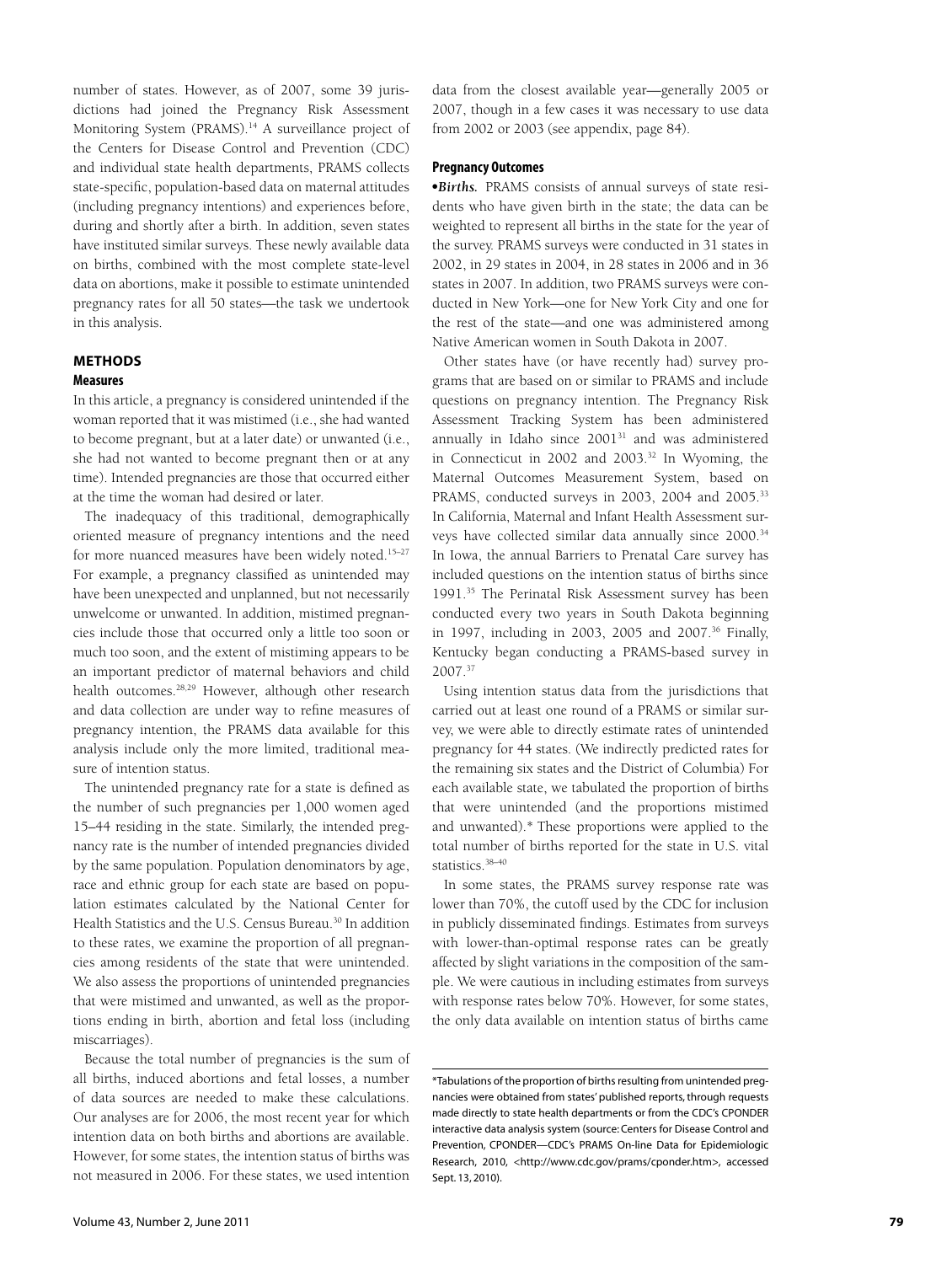from a single survey with a response rate below the 70% threshold; in others, annual survey response rates consistently fell below 70% or varied from year to year. We carefully examined data from surveys with response rates below 70% and rejected those that appeared to have been affected by skewed samples—a problem that occurred for only one state, South Dakota. We have, however, noted in the appendix those estimates that are based on surveys with response rates below 70%, and provided estimates of unintended pregnancy rates based on the low and high values of the confidence intervals surrounding the statespecific estimates of the proportion of births that were unintended.

-*Abortions.* Although most aborted pregnancies were unintended, some women obtain abortions following an intended conception. Currently, no state-level data are available on the intendedness of pregnancies that are terminated (PRAMS is limited to births). However, a question on the intention status of the pregnancy was included in a nationally representative survey of women who obtained abortions in  $2008$ ,<sup>41</sup> allowing for the first reliable national-level estimates of the intendedness of pregnancies ending in induced abortion. (Data on the intendedness of pregnancies ending in abortion are also available from the NSFG, but abortions are substantially underreported in that survey, raising questions about the representativeness of the abortions that are reported.<sup>42</sup>) Because of the lack of state-level data, and because the proportion of aborted pregnancies in the national-level data that were intended is quite small (less than 5%), we applied the national-level estimates to the number of abortions obtained by residents of each state to estimate the number of unintended pregnancies ending in abortion in the state.

Most states conduct annual surveillance of abortions provided in the state and the number of abortions obtained by residents. However, abortions are almost always underreported to state surveillance systems.<sup>43</sup> Therefore, we used the abortion counts obtained from state surveillance systems in 2002, 2004 and 2006 and adjusted them on the basis of a periodic national census of abortion providers conducted by the Guttmacher Institute.<sup>13,44-46</sup>

-*Fetal losses.* Fetal losses are often included in vital statistics reports, but are undercounted to an even greater degree than induced abortions because in most states, only fetal deaths occurring at or after 20 weeks' gestation are required to be reported. Moreover, women underreport fetal loss in surveys of pregnancy histories,<sup>42</sup> in part because many spontaneous abortions occur at very early gestations and are not detected. A reasonable approximation of the total number of fetal losses is the sum of 20% of all births and 10% of all induced abortions.\*47 We estimated fetal loss separately for intended and unintended pregnancies.

#### **States Without Surveys**

We used a multivariate linear regression model to make estimates for the seven jurisdictions that lacked PRAMS or similar data on the intention status of births: Arizona, District of Columbia, Indiana, Kansas, Nevada, New Hampshire and South Dakota.† In the model, each state with data represented an observation. The dependent variable was the state's unintended pregnancy rate. We included as independent variables several demographic characteristics known to be associated with unintended pregnancy rates: age, $^{11}$  race and ethnicity, $^{11}$  marital status $^{30}$ and poverty status.<sup>48</sup> Because this was a state-level, rather than individual-level, model, some characteristics required multiple measures. For example, race and ethnicity were entered as three variables: proportion of women aged 15-44 who were non-Hispanic white, proportion who were non-Hispanic black and proportion who were Hispanic (other racial and ethnic groups were omitted to prevent overspecification). Finally, we included the state's overall pregnancy rate as a key independent variable. Marital status did not contribute significantly to the model; after we removed it, the final model explained 92% of the variance in rates. (We used the same model to predict the intended pregnancy rates for these states; that model explained 86% of the variance.)

To test the accuracy of the model, we used additional regression models to predict the unintended pregnancy rate for each of the 44 states with PRAMS or similar data. In 44 separate regressions, one state was omitted and data from the other 43 states were used to predict the unintended pregnancy rate of the omitted state. We then compared each model's predictions with the actual rate. Twenty-three of the 44 predicted rates (52%) were within 2.0 points of the actual rate, and 41 (93%) were within 5.0 points. The largest differences between a predicted value and an actual value were 8.4 rate points, in Idaho, and 8.8 rate points, in Wyoming (see appendix for additional tests).

In light of the accuracy of these results and the high proportion of variance explained by our model, we used the model to predict rates for the seven jurisdictions without PRAMS or similar data. We applied each predicted rate to the number of women aged 15–44 in the state to estimate the number of unintended pregnancies and the proportion of pregnancies that were unintended. In addition, we calculated the number of unintended pregnancies ending in birth for these states by subtracting the number of unintended pregnancies ending in abortion or fetal loss from the predicted total number of unintended pregnancies. (We estimated the number of unintended pregnancies ending in fetal loss for these states by assuming that the proportion of all fetal losses that resulted from unintended conceptions was the same as the ratio of unintended pregnancies to all pregnancies.)

 <sup>\*</sup>We thus estimated that 14–16% of all pregnancies ended in fetal loss; this range is consistent with estimates based on national data corrected for abortion underreporting.42

<sup>†</sup>Data from South Dakota's Perinatal Risk Assessment surveys were not comparable with those of other states (see appendix).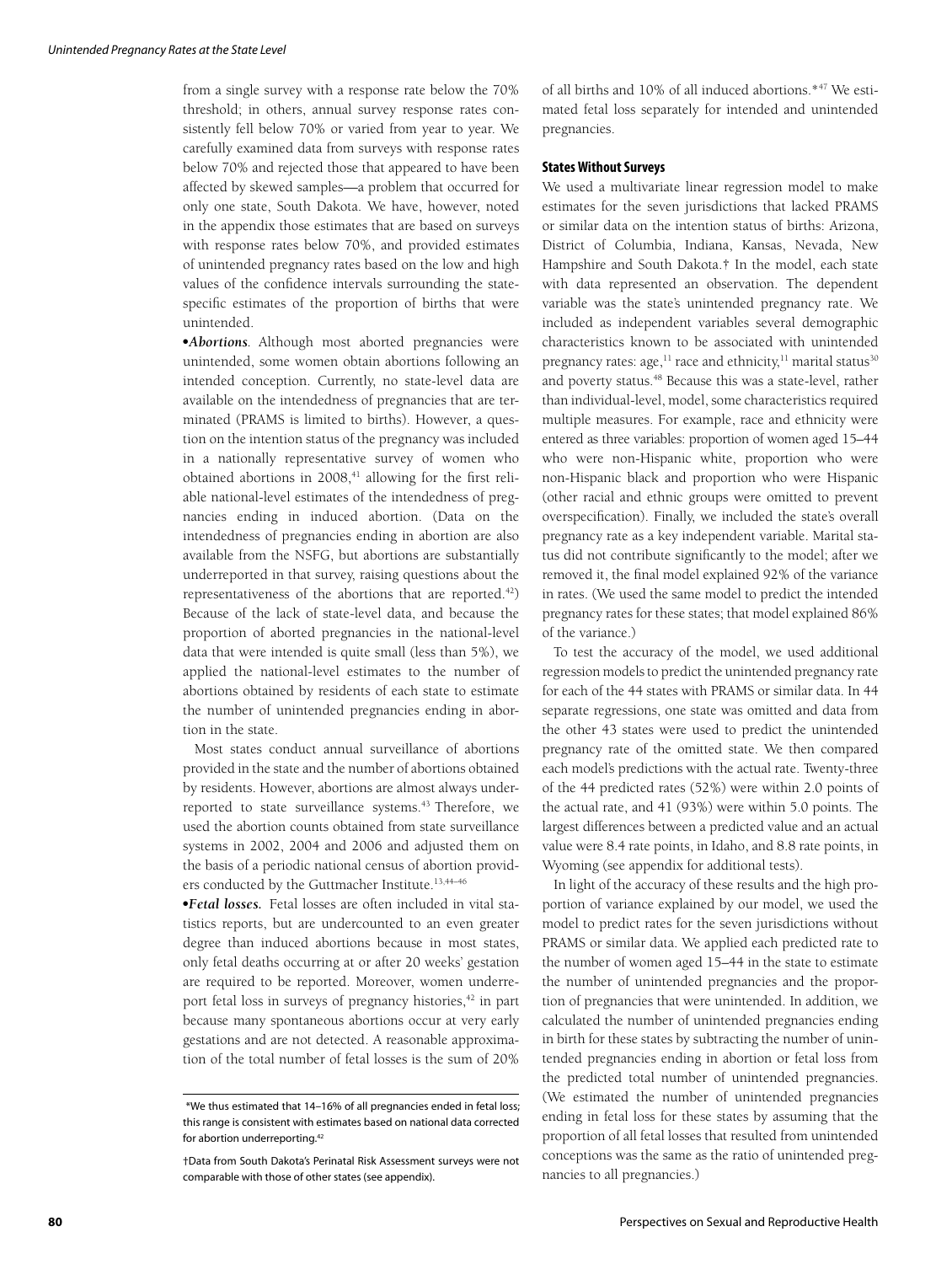## **RESULTS**

#### **Numbers and Rates of Unintended Pregnancy**

Not surprisingly, states with the largest populations of women aged 15–44 had the greatest numbers of unintended pregnancies in 2006 (Table 1). The median state unintended pregnancy rate was 51 per 1,000 women aged 15–44, and most rates fell within a range of 40–65. The lowest rate was in New Hampshire (36), followed by Maine, North Dakota, Vermont and West Virginia (37–39); the highest was in Mississippi (69), followed by California, Delaware, the District of Columbia, Hawaii and Nevada (66–67).

Intended pregnancy rates also varied, but states with high unintended pregnancy rates did not necessarily have high intended pregnancy rates. For example, Delaware had one of the highest unintended pregnancy rates (66 per 1,000 women) but a relatively low intended rate (45). New Hampshire's unintended and intended pregnancy rates were both low (36 and 42, respectively), while Nevada's were both high (66 and 60, respectively). And

*TABLE 1. Number and percentage of pregnancies that were unintended; pregnancy rate, by intention status; and percentage distributions of unintended pregnancies, by wantedness and by outcome—all according to state, 2006* 

| State                    | Unintended pregnancies |             | Pregnancy rate |          | % distribution of unintended pregnancies |          |            |          |                   |
|--------------------------|------------------------|-------------|----------------|----------|------------------------------------------|----------|------------|----------|-------------------|
|                          | No.                    | As % of all | Unintended     | Intended | By wantedness                            |          | By outcome |          |                   |
|                          |                        | pregnancies |                |          | Mistimed                                 | Unwanted | Birth      | Abortion | <b>Fetal loss</b> |
| Alabama                  | 48,000                 | 55          | 51             | 42       | u                                        | u        | 63         | 23       | 14                |
| Alaska                   | 8,000                  | 53          | 55             | 53       | 67                                       | 33       | 61         | 26       | 13                |
| Arizona*                 | 74,000                 | 51          | 59             | 57       | u                                        | u        | 59         | 27       | 14                |
| Arkansas                 | 31,000                 | 56          | 54             | 43       | 72                                       | 28       | 68         | 18       | 14                |
| California               | 513,000                | 56          | 66             | 51       | u                                        | u        | 47         | 42       | 11                |
| Colorado                 | 48,000                 | 48          | 48             | 52       | 71                                       | 30       | 58         | 29       | 13                |
| Connecticut <sup>+</sup> | 37,000                 | 51          | 53             | 50       | 64                                       | 36       | 37         | 54       | 9                 |
| Delaware‡                | 12,000                 | 60          | 66             | 45       | 66                                       | 34       | 49         | 40       | 11                |
| District of Columbia*    | 10,000                 | 59          | 67             | 50       | u                                        | u        | 26         | 64       | 10                |
| Florida§                 | 223,000                | 59          | 64             | 45       | 67                                       | 33       | 49         | 40       | 11                |
| Georgia                  | 122,000                | 57          | 60             | 44       | 68                                       | 32       | 61         | 26       | 13                |
| Hawaii                   | 17,000                 | 59          | 66             | 50       | 63                                       | 37       | 52         | 36       | 12                |
| Idaho                    | 13,000                 | 41          | 43             | 65       | 74                                       | 26       | 65         | 21       | 14                |
| <b>Illinois</b>          | 143,000                | 53          | 53             | 48       | 70                                       | 30       | 53         | 35       | 12                |
| Indiana*                 | 58,000                 | 48          | 45             | 48       | u                                        | u        | 64         | 22       | 15                |
| lowa                     | 24,000                 | 44          | 42             | 53       | 79                                       | 21       | 60         | 27       | 13                |
| Kansas*                  | 27,000                 | 48          | 49             | 52       | $\mathsf{u}$                             | u        | 64         | 22       | 15                |
| Kentucky‡                | 35,000                 | 45          | 40             | 48       | 64                                       | 36       | 68         | 18       | 14                |
| Louisiana‡               | 49,000                 | 58          | 55             | 39       | 72                                       | 28       | 71         | 15       | 15                |
| Maine                    | 10,000                 | 50          | 37             | 41       | 71                                       | 29       | 57         | 31       | 13                |
| Maryland                 | 75,000                 | 56          | 63             | 48       | 66                                       | 34       | 41         | 48       | 10                |
| Massachusetts‡           | 59,000                 | 47          | 43             | 48       | 65                                       | 35       | 41         | 49       | 10                |
| Michigan                 | 105,000                | 53          | 51             | 45       | 65                                       | 35       | 50         | 39       | 11                |
| Minnesota                | 46,000                 | 44          | 44             | 54       | 72                                       | 28       | 57         | 30       | 13                |
| Mississippi              | 42,000                 | 65          | 69             | 38       | 68                                       | 32       | 66         | 21       | 14                |
| Missouri‡                | 61,000                 | 53          | 51             | 45       | 68                                       | 32       | 61         | 25       | 13                |
| Montana**                | 9,000                  | 53          | 48             | 47       | 68                                       | 32       | 64         | 23       | 14                |
| Nebraska                 | 16,000                 | 46          | 44             | 55       | 72                                       | 28       | 68         | 18       | 14                |
|                          |                        | 52          | 66             | 60       |                                          |          | 45         | 42       | 13                |
| Nevada*                  | 33,000<br>9,000        | 43          | 36             | 42       | u                                        | u        | 53         | 33       | 14                |
| New Hampshire*           |                        | 55          | 63             | 53       | u<br>63                                  | u<br>37  | 36         | 54       | 9                 |
| New Jersey               | 112,000                | 56          | 59             | 50       |                                          | 29       | 58         | 29       | 13                |
| New Mexico               | 24,000                 |             |                |          | 71                                       |          |            |          |                   |
| New York                 | 266.000                | 56          | 65             | 50       | 65                                       | 35       | 33         | 59       | 9                 |
| North Carolina           | 106,000                | 56          | 58             | 44<br>52 | 68                                       | 32<br>24 | 57         | 30<br>19 | 13<br>14          |
| North Dakota**           | 5,000                  | 45          | 37             |          | 77                                       |          | 67         |          |                   |
| Ohio                     | 118,000                | 54<br>53    | 51<br>55       | 42<br>47 | 66                                       | 34       | 59         | 28       | 13<br>14          |
| Oklahoma                 | 39,000                 | 49          | 47             | 50       | 73<br>71                                 | 27<br>29 | 66<br>53   | 20<br>35 | 12                |
| Oregon                   | 35,000                 |             |                |          |                                          |          |            |          |                   |
| Pennsylvania‡            | 121,000                | 55          | 49             | 42       | 70                                       | 30       | 55         | 33       | 12                |
| Rhode Island             | 10,000                 | 50          | 45             | 43       | 67                                       | 33       | 46         | 44       | 11                |
| South Carolina           | 52,000                 | 58<br>47    | 58             | 43       | 71                                       | 29       | 60         | 27       | 13                |
| South Dakota*            | 7,000                  |             | 48             | 52       | u                                        | u        | 72         | 13       | 15                |
| Tennessee‡               | 70,000                 | 58          | 55             | 40       | 69                                       | 31       | 62         | 24       | 13                |
| <b>Texas</b>             | 309,000                | 53          | 62             | 54       | 67                                       | 33       | 58         | 29       | 13                |
| Utah                     | 26,000                 | 38          | 45             | 74       | 76                                       | 23       | 71         | 15       | 15                |
| Vermont                  | 5,000                  | 50          | 38             | 41       | 67                                       | 33       | 50         | 38       | 12                |
| Virginia‡                | 85,000                 | 52          | 53             | 48       | 65                                       | 35       | 51         | 37       | 12                |
| Washington               | 64,000                 | 49          | 48             | 51       | 68                                       | 32       | 50         | 38       | 12                |
| West Virginia            | 14,000                 | 50          | 39             | 41       | 67                                       | 33       | 66         | 20       | 14                |
| Wisconsin‡               | 45,000                 | 45          | 40             | 48       | 70                                       | 30       | 62         | 25       | 13                |
| Wyoming‡                 | 5,000                  | 45          | 54             | 52       | 74                                       | 26       | 63         | 23       | 14                |

\*Unintended pregnancy rate was estimated using multivariate linear regression. †Intention status of births was estimated from 2003 data. ‡Intention status of births was estimated from 2007 data. §Intention status of births was estimated from 2005 data. \*\*Intention status of births was estimated from 2002 data. *Notes:* Numbers of pregnancies are rounded to the nearest thousand. Pregnancy rates are per 1,000 women aged 15–44. Percentages for unintended pregnancy outcomes may not sum to 100 because of rounding. u=unavailable.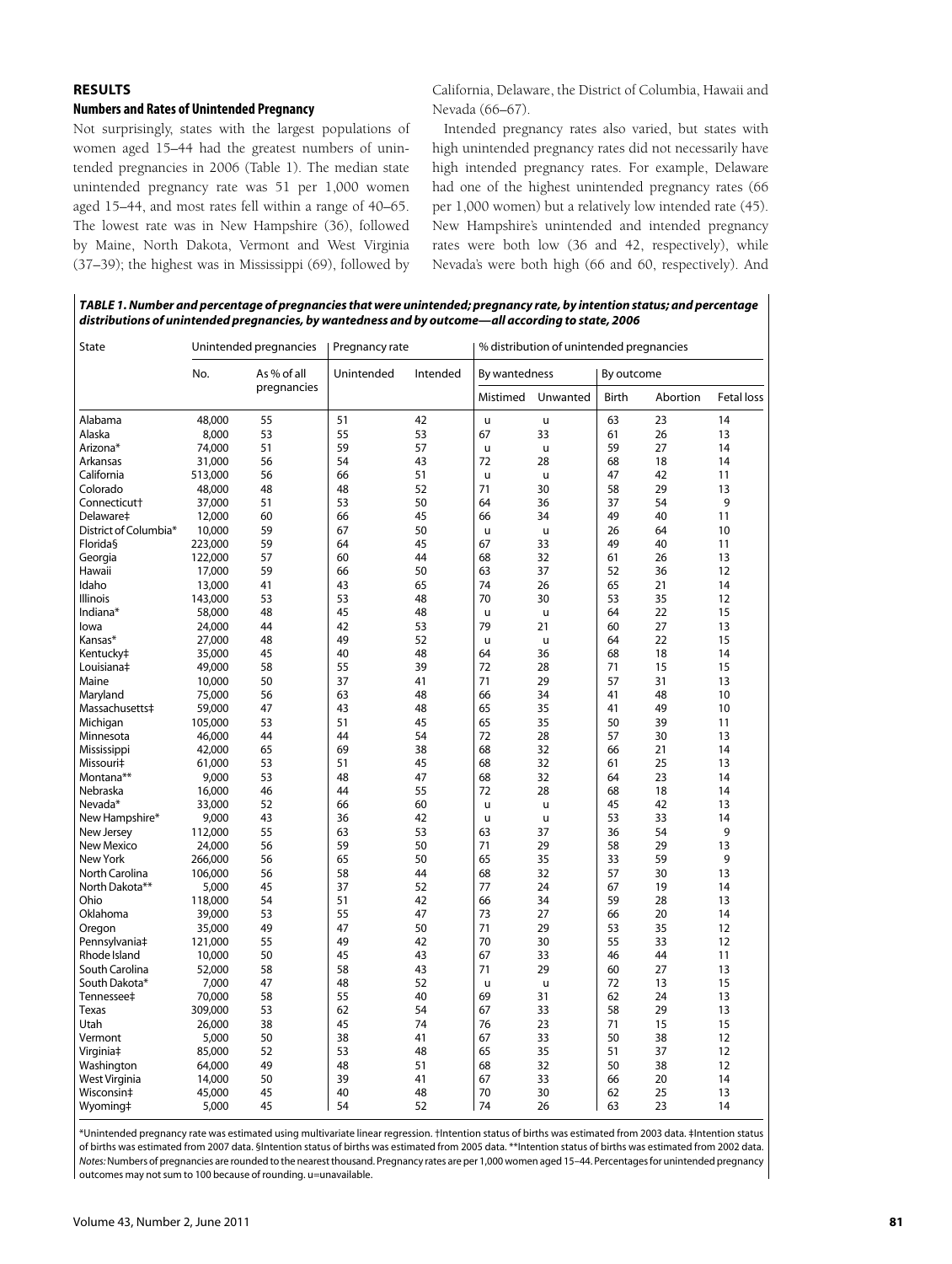in Utah and Idaho, unintended pregnancy rates were low (45 and 43), but intended pregnancy rates were unusually high (74 and 65).

In 2006, the median proportion of pregnancies that were unintended was 53%. In 29 states and the District of Columbia, more than half of pregnancies were unintended; in the remainder, 38–50% were unintended. Nearly two-thirds of pregnancies in Mississippi were unintended, while only about two in five of those in Utah and Idaho were.

In general, unintended pregnancy rates were relatively high in states with large urban populations, such as California, New York, New Jersey, Maryland and Delaware, and in southern and southwestern states (Figure 1).

#### **Pregnancy Wantedness and Outcomes**

In every state, the proportion of unintended pregnancies that were mistimed was much larger than the proportion that were unwanted (Table 1). In nearly every state, roughly 65–75% of unintended pregnancies were characterized as mistimed, and 25–35% as unwanted. Only a few states fell outside these ranges: Unwanted pregnancies made up 21% of unintended pregnancies in Iowa and 23% of those in Utah, and they represented 37% of unintended pregnancies in Hawaii and New Jersey.

The proportions of unintended pregnancies ending in births and abortions varied widely. The median proportion of unintended pregnancies ending in birth was 58%, and the median proportion ending in abortion was 29% (the remainder ended in fetal loss). States where relatively low proportions ended in birth included New York (33%), New Jersey (36%), Connecticut (37%), Maryland (41%) and Massachusetts (41%). The states with the highest proportions of unintended pregnancies ending in birth were South Dakota (72%); Louisiana and Utah (71% each); and Arkansas, Kentucky and Nebraska (68% each).

#### **Trends**

Some evidence suggests an upward trend in unintended pregnancy rates between 2002 and 2006 (Table 2). Among the 34 states with data for both years, rates increased in 23 and decreased in eight; three states showed little or no change (1% or less). Eleven states had an increase of at least 10%, while only one state had a decrease of greater than 5%. The largest relative increases were in Maine (21%), North Carolina (17%), South Carolina (16%), Mississippi (16%), Minnesota (14%) and Wyoming (14%). These states also had the greatest absolute increases; the largest was in Mississippi (10 points). The greatest relative declines were in Michigan (8%) and Illinois (5%).

For 30 states, data were available for 2002, 2004 and 2006. Very little change (no more than 1.0 point every two years) occurred in Alaska Florida, Idaho, Louisiana and New Jersey. A steady rise in unintended pregnancy rates appears to have occurred in nine states. In many other states, such as Maryland, Oklahoma, Rhode Island, Texas and Washington, changes in the rates may primarily reflect year-to-year random fluctuations rather than steady increases or decreases. No states showed a consistent decline across the three time periods.



*Note:* Rates for Arizona, District of Columbia, Indiana, Kansas, Nevada, New Hampshire and South Dakota were estimated by multivariate linear regression.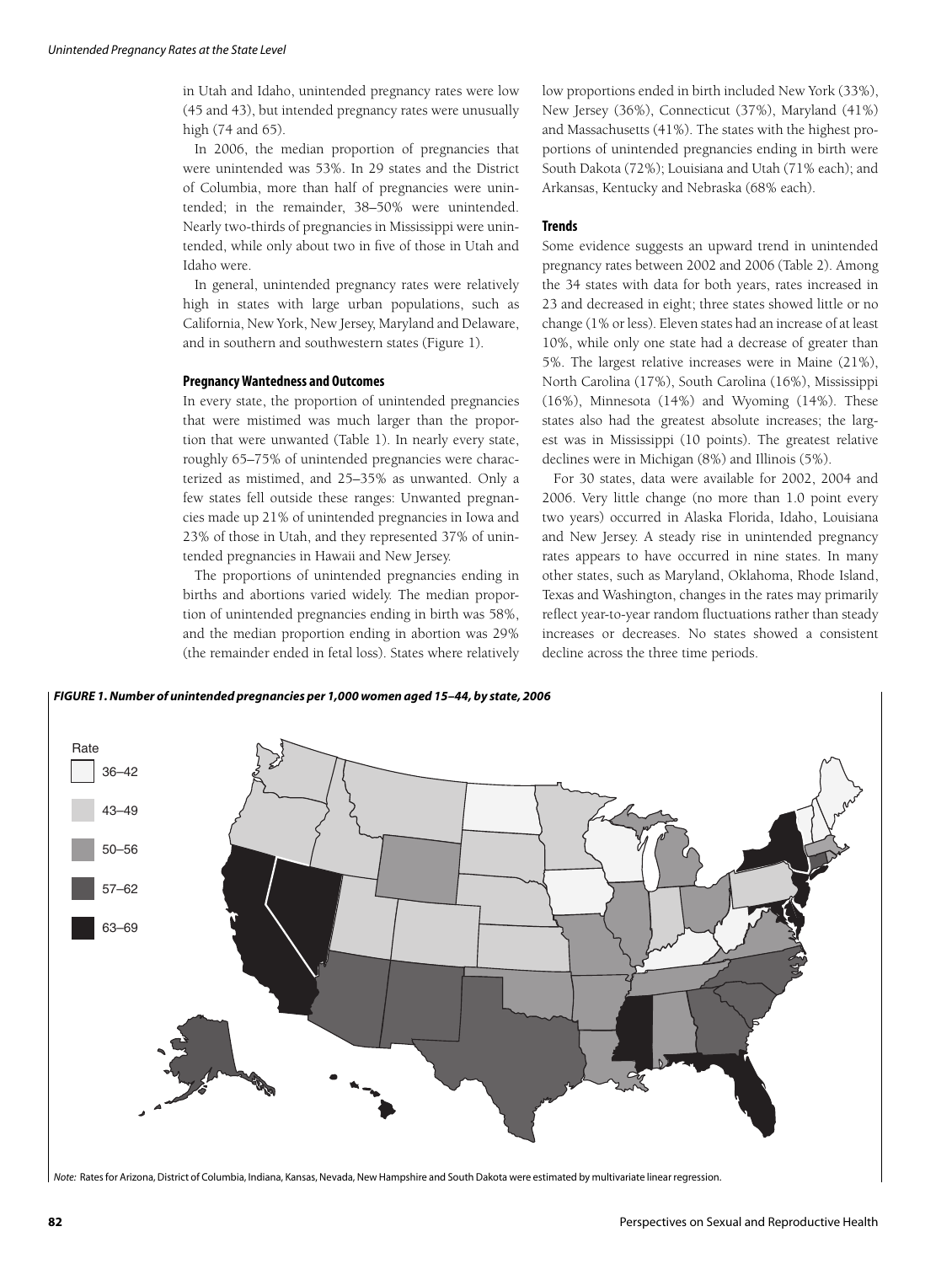| TABLE 2. Rates of unintended pregnancy, selected years; |
|---------------------------------------------------------|
| and percentage change in rates between 2002 and 2006-   |
| all according to state                                  |

| State                      | 2002 | 2004 | 2006 | % change       |
|----------------------------|------|------|------|----------------|
| Alabama                    | 48   | 50   | 51   | 6              |
| Alaska                     | 53   | 54   | 55   | 3              |
| Arizona                    | ū    | ū    | u    | u              |
| Arkansas                   | 51   | 53   | 54   | 7              |
| California                 | 68   | ū    | 66   | $-3$           |
| Colorado                   | 50   | 48   | 48   | $-3$           |
| Connecticut*               | 47   | ū    | 53   | 13             |
| Delawaret                  | ū    | ū    | 66   | ū              |
| District of Columbia       | ū    | ū    | u    | u              |
| Florida‡                   | 63   | 63   | 64   | $\overline{2}$ |
| Georgia                    | ū    | 57   | 60   | ū              |
| Hawaii                     | 60   | 60   | 66   | 11             |
| Idaho                      | 43   | 42   | 43   | 0              |
| <b>Illinois</b>            | 56   | 52   | 53   | $-5$           |
| Indiana                    | u    | u    | u    | u              |
| lowa                       | 40   | 39   | 42   | 5              |
| Kansas                     | ū    | u    | ū    | u              |
| Kentucky <sup>+</sup>      | u    | u    | 40   | u              |
| Louisianat                 | 54   | 54   | 55   | $\overline{2}$ |
| Maine                      | 31   | 35   | 37   | 21             |
| Maryland                   | 65   | 60   | 63   | -3             |
| Massachusetts <sup>+</sup> | ū    | ū    | 43   | u              |
| Michigan                   | 55   | 51   | 51   | $-8$           |
| Minnesota                  | 39   | 41   | 44   | 14             |
| Mississippi                | 59   | 60   | 69   | 16             |
| Missouri <sup>+</sup>      | ū    | u    | 51   | u              |
| Montana§                   | 44   | u    | 48   | 8              |
| Nebraska                   | 46   | 49   | 44   | $-4$           |
| Nevada                     | u    | u    | u    | u              |
| New Hampshire              | u    | u    | u    | u              |
| New Jersey                 | 63   | 63   | 63   | 1              |
| New Mexico                 | 54   | 55   | 59   | 10             |
| New York                   | u    | 67   | 65   | u              |
| North Carolina             | 49   | 53   | 58   | 17             |
| North Dakota§              | 33   | u    | 37   | 12             |
| Ohio                       | 48   | 48   | 51   | 7              |
| Oklahoma                   | 53   | 55   | 55   | $\overline{2}$ |
| Oregon                     | 49   | 46   | 47   | $-4$           |
| Pennsylvaniat              | u    | u    | 49   | u              |
| Rhode Island               | 45   | 48   | 45   | 1              |
| South Carolina             | 50   | 52   | 58   | 16             |
| South Dakota               | u    | u    | u    | u              |
| Tennessee <sup>+</sup>     | u    | u    | 55   | u              |
| Texas                      | 61   | 60   | 62   | 2              |
| Utah                       | 42   | 41   | 45   | 6              |
| Vermont                    | 34   | 35   | 38   | 13             |
| Virginia <sup>+</sup>      | u    | u    | 53   | u              |
| Washington                 | 49   | 45   | 48   | $-2$           |
| West Virginia              | 37   | 39   | 39   | 6              |
| Wisconsin <sup>+</sup>     | u    | u    | 40   | u              |
| Wyomingt,**                | 47   | 44   | 54   | 14             |

\*Intention status of births in 2006 was estimated from 2003 data. †Intention status of births in 2006 was estimated from 2007 data. ‡Intention status of births in 2006 was estimated from 2005 data. §Intention status of births in 2006 was estimated from 2002 data. \*\*Intention status of births in 2002 was estimated from 2003 data. *Note:* u=unavailable.

## **DISCUSSION**

Our findings, while descriptive, indicate that unintended pregnancy rates and trends in these rates vary significantly among the states. Variation in demographic and socioeconomic factors (e.g., racial and ethnic composition, age and poverty) is likely a major contributor to the differences among state rates. Factors unmeasured in this analysis, such as funding and availability of family planning services and state policies (e.g., sex education, contraceptive coverage in insurance plans), also likely have an effect. Further

research is necessary to elucidate the relative importance of these factors.

The proportions of unintended pregnancies ending in abortion and birth vary quite a bit by state. Many states with high proportions of unintended pregnancies ending in abortion are ones where abortion access is relatively good, while several states with low proportions ending in abortion are ones in which access to abortion is more limited.<sup>49</sup> However, cross-sectional analyses are not sufficient to establish causality. Additional research is needed to examine this relationship in more detail, ideally using trend data.

Our results suggest, but do not provide clear evidence of, an upward trend in the unintended pregnancy rate in some states. In fact, if we sum the state totals to calculate a national rate, the result—56 unintended pregnancies per 1,000 women aged 15–44—is higher than the most recent national estimate (51 per 1,000 in 2001).<sup>11</sup> However, our summed estimate may not be comparable to estimates calculated from national-level data. First, the national estimates are based on a nationally representative survey, the NSFG. Our estimates are based on dozens of state surveys, some of which failed to meet the CDC's recommended response rate of 70%. Moreover, we are missing survey data from six states and the District of Columbia. In addition, the NSFG estimates of the intention status of pregnancies ending in birth are based on multiple questions and allow for uncertainty and ambivalence, whereas the PRAMS surveys include only a single relevant question, which limits the classification of births to four discrete categories: occurred sooner than wanted, occurred later than wanted, occurred at the right time or was not wanted at any time. As a result, a more accurate estimate of the national level of unintended pregnancy, and any assessment of national trends, should be calculated using nationally representative data. Newly available data from the 2006–2008 NSFG will soon allow us to make such calculations.

These findings are subject to a number of limitations. First, the analyses rely on a wide range of data sources. This approach was necessary because no one source provides all the information needed to calculate rates of pregnancy outcomes, but it introduces potential sources of error. In the appendix, we describe the sources of variance that may affect the state-level estimates of the proportion of births that are unintended, as these estimates are the most important piece of information in our analysis.

The use of a single, national-level estimate of the proportion of aborted pregnancies that were intended is another limitation of the study. The proportion of abortions that followed intended conceptions is likely to vary by state. However, the overall proportion is small, so such variation likely had only a small impact on the total unintended pregnancy rate for each state.

At the same time, the strengths of the data we have used are worth highlighting: We have combined the best available national and state-level sources of information on pregnancy intentions for births and abortions; the counts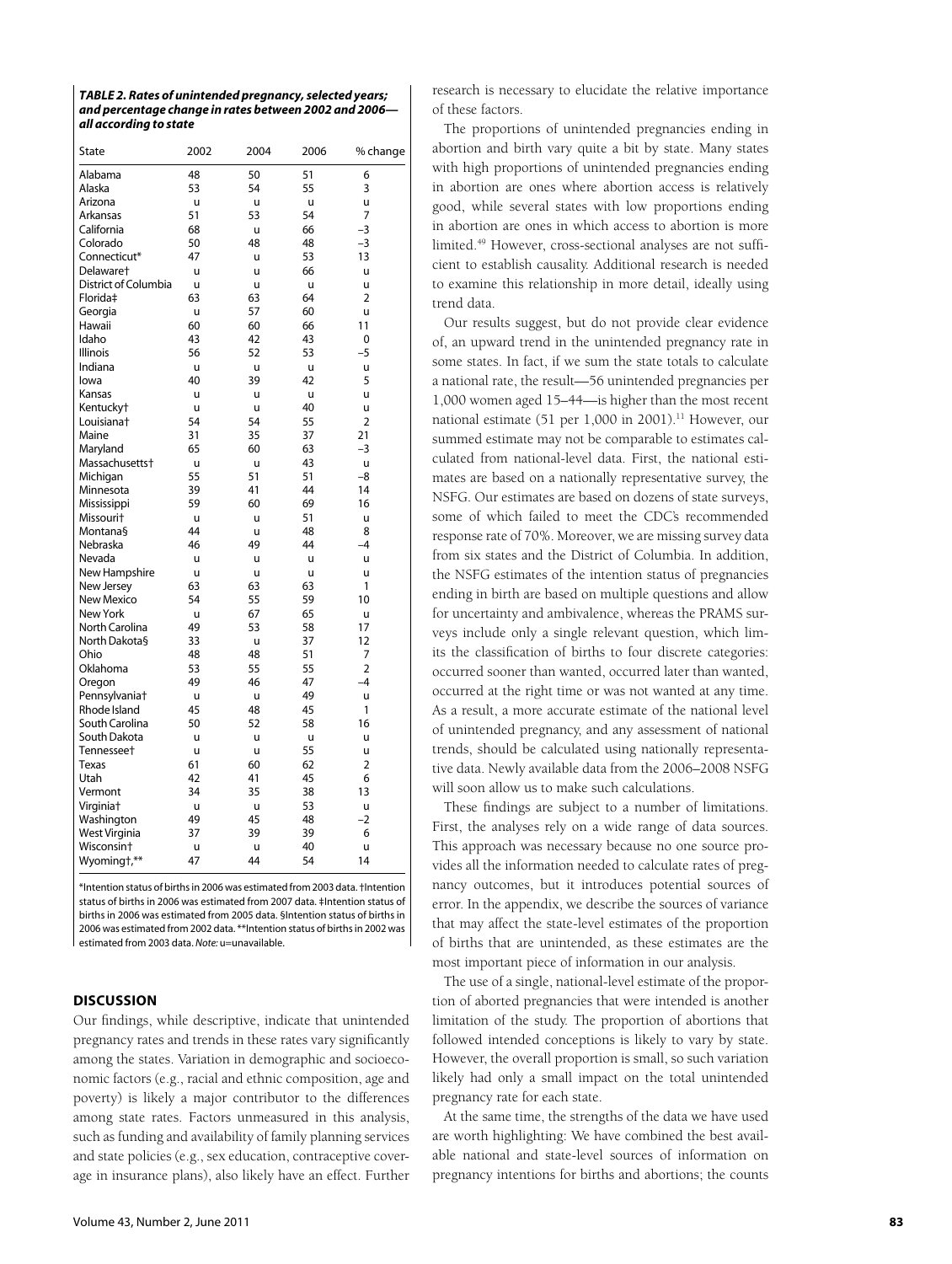of births are from vital statistics, and the abortion estimates are based on a census, rather than a sample survey, of abortion providers; and the population estimates are anchored to the decennial census.

We hope that the findings in this article will serve a number of purposes. Most importantly, they can be used as a key indicator of women's reproductive health in each state, since the prevention of unintended pregnancy is a central goal in improving maternal and child health. If updated rates become available in the coming years, individual states can use our benchmark data to monitor progress in their efforts to improve women's reproductive health and reduce rates of unintended pregnancy through policies and programs. However, the rates are also an essential piece of the broader reproductive health puzzle. State-level statistics on pregnancies ending in abortion have been available for some time, but these numbers do not necessarily capture trends in unintended pregnancy.

The variation among states in the proportions of unintended pregnancies that end in abortion and in birth also has policy implications. Efforts to reduce unintended pregnancy rates by focusing only on reducing abortions (e.g., by restricting access to the procedure) would seem less likely to succeed than efforts that increase access to and use of contraceptives, particularly in states with a high proportion of unintended pregnancies ending in birth. In fact, at the national level, declines in the abortion rate have not been accompanied by declines in the unintended pregnancy rate.11 These data will allow for an investigation of such issues. Finally, further analyses of these data will identify populations at increased risk of unintended pregnancy, allowing for targeted programs to improve reproductive health at the state level.

## **APPENDIX**

The accuracy of the state-level estimates of the proportion of births that were unintended may have been affected by issues pertaining to the source data, but we took steps to minimize the impact of these issues.

## **Issues Related to Specific State Surveys**

-*Idaho.* The Pregnancy Risk Assessment Tracking System survey in Idaho was limited to mothers aged 18 and older. Therefore, estimates of the proportion of pregnancies that were unintended among women younger than 20 could be inaccurate if the likelihood of having an unintended birth differed between older and younger teenagers. We compared the distribution of births by intention status among 18- and 19-year-old women in Idaho with the distribution among women younger than 20 in surrounding states— Montana, Wyoming, Utah, Oregon and Washington. The distributions were comparable, suggesting that the distribution among 18- and 19-year-olds in Idaho was likely to be accurate for all teenagers in the state.

-*Iowa.* Estimates of intention status from the Iowa Barriers to Prenatal Care surveys are not weighted. However, the surveys have large samples (more than 15,000 births each

#### *APPENDIX TABLE 1. Central, lower and upper estimates of unintended pregnancy rates, 2006, by state*

| State                 | Central | Lower | Upper |
|-----------------------|---------|-------|-------|
| Alabama               | 51      | 49    | 54    |
| Alaska                | 55      | 52    | 58    |
| Arizona*              | 59      | 57    | 62    |
| Arkansas              | 54      | 52    | 57    |
| California            | 66      | 65    | 68    |
| Colorado              | 48      | 46    | 51    |
| Connecticut           | 53      | 50    | 55    |
| Delaware              | 66      | 63    | 69    |
| District of Columbia* | 67      | 61    | 74    |
| Florida               | 64      | 62    | 66    |
| Georgia               | 60      | 58    | 63    |
| Hawaii                | 66      | 64    | 68    |
| Idaho                 | 43      | 41    | 45    |
| <b>Illinois</b>       | 53      | 51    | 55    |
| Indiana*              | 45      | 44    | 47    |
| lowa                  | 42      | 41    | 42    |
| Kansas*               | 49      | 47    | 50    |
| Kentucky              | 40      | 35    | 45    |
| Louisiana             | 55      | 52    | 57    |
| Maine                 | 37      | 35    | 40    |
| Maryland              | 63      | 60    | 66    |
| Massachusetts         | 43      | 41    | 45    |
| Michigan              | 51      | 48    | 53    |
| Minnesota             | 44      | 42    | 46    |
| Mississippi           | 69      | 65    | 73    |
| Missouri              | 51      | 49    | 54    |
| Montana               | 48      | 45    | 51    |
| Nebraska              | 44      | 42    | 47    |
| Nevada*               | 66      | 62    | 69    |
| New Hampshire*        | 36      | 33    | 39    |
| New Jersey            | 63      | 62    | 65    |
| <b>New Mexico</b>     | 59      | 57    | 62    |
| New York              | 65      | 64    | 67    |
| North Carolina        | 58      | 55    | 60    |
| North Dakota          | 37      | 34    | 39    |
| Ohio                  | 51      | 48    | 54    |
| Oklahoma              | 55      | 51    | 58    |
| Oregon                | 47      | 44    | 50    |
| Pennsylvania          | 49      | 46    | 53    |
| Rhode Island          | 45      | 43    | 47    |
| South Carolina        | 58      | 55    | 61    |
| South Dakota*         | 48      | 45    | 50    |
| Tennessee             | 55      | 51    | 59    |
| Texas                 | 62      | 58    | 65    |
| Utah                  | 45      | 42    | 48    |
| Vermont               | 38      | 37    | 40    |
| Virginia              | 53      | 48    | 57    |
| Washington            | 48      | 46    | 51    |
| West Virginia         | 39      | 37    | 42    |
| Wisconsin             | 40      | 37    | 42    |
|                       | 54      | 51    | 57    |
| Wyoming               |         |       |       |

\*Lower and upper rates are based on 95% confidence interval values surrounding predicted rate from regression analysis. *Notes:* Rates are per 1,000 women aged 15–44. Lower and upper estimates are derived using the values of the lower and upper 95% confi dence limits around the estimated proportion of births that are unintended.

year, and 17,489 in 2006) that are thought to be representative of all births in the state. In addition, our estimate of the unintended pregnancy rate using survey data was lower than the estimate obtained from our state-level regression model (42 vs. 43 per 1,000 women), and is therefore a more conservative estimate.

-*New York.* No single data source for pregnancy intention exists for New York State as a whole. However, separate Pregnancy Risk Assessment Monitoring System (PRAMS) surveys have been conducted for New York City and for the rest of the state. We calculated state-level rates and numbers by combining data from the two.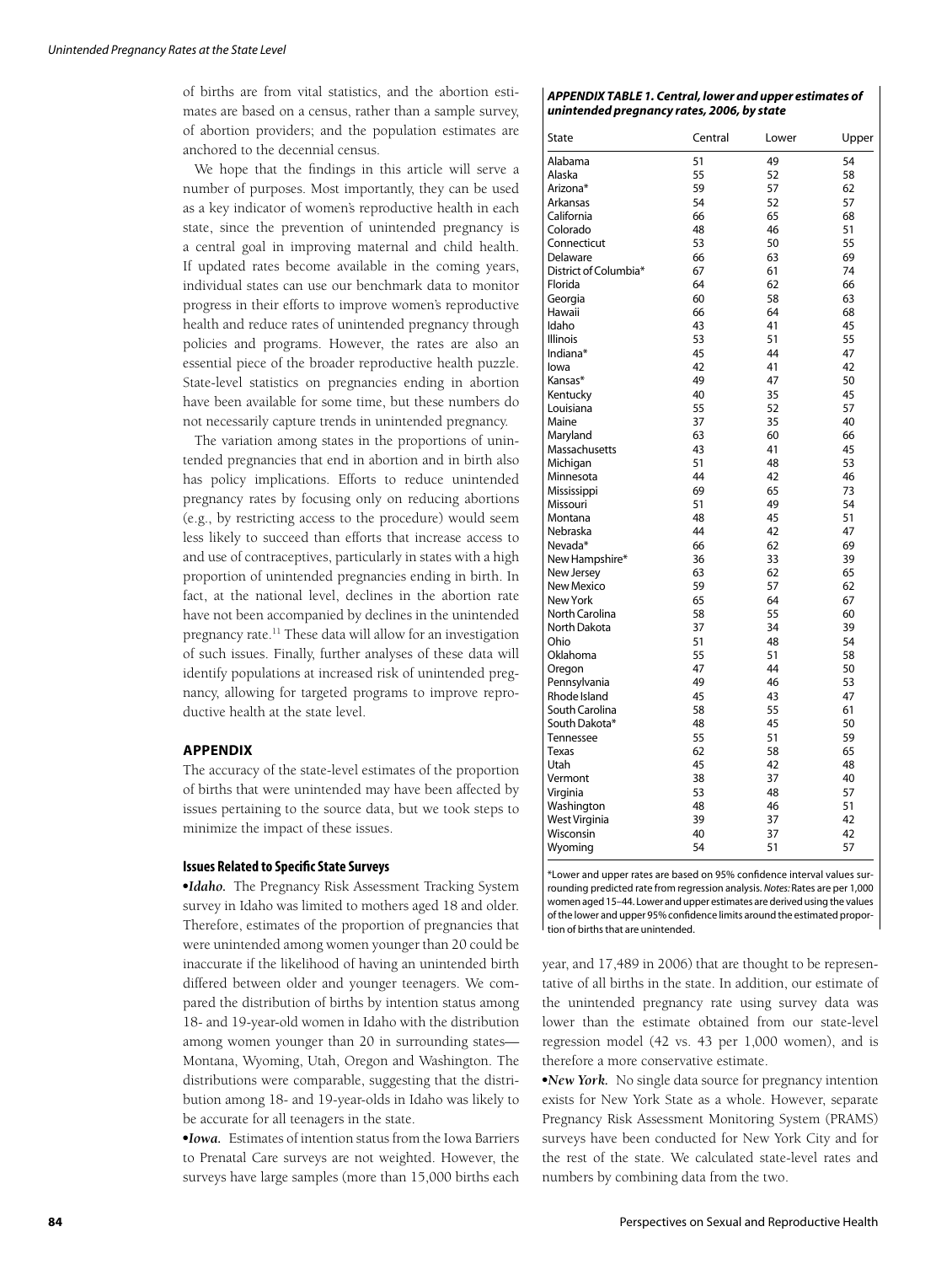-*South Carolina.* For estimates of the proportion of births resulting from unintended pregnancies in 2006 in South Carolina, we used the interactive data retrieval system SCAN, available on the state health department's Web site. While SCAN provides estimates from the PRAMS surveys, the results for 2006 differ from those from the Centers for Disease Control and Prevention (CDC) CPONDER data analysis system. SCAN includes a full year's worth of data for 2006, while CPONDER includes only data for April– September. Data for 2002 and 2004 are identical in SCAN and CPONDER.

-*South Dakota.* This state conducted Perinatal Risk Assessment surveys in 2003, 2005 and 2007. However, the response rates were relatively low in comparison with those for PRAMS in other states (23% in 2003, 34% in 2005 and 33% in 2007), and the samples appear to have been skewed toward more highly educated mothers. Furthermore, the surveys' measure of intention status differs from that of PRAMS surveys; in addition to being able to choose the usual intention categories, mothers could indicate that they had been "unsure" of their pregnancy intentions or select an "other" intention category. Together, these two categories accounted for 17% of all births. Therefore, rather than use this source, we predicted the South Dakota rate via regression.

-*States without 2006 intention data.* In 14 states, data on the intention status of pregnancies resulting in births were unavailable for 2006, though data were available for other years. To estimate the number of unintended births in these states, we applied the proportion of births resulting from unintended pregnancies in an adjacent year (2005 or 2007) to the actual number of births in the state in 2006. For three states, PRAMS or similar data were not available for an adjacent year, so we used the most recent available data—2002 PRAMS data for Montana and North Dakota, and 2003 Pregnancy Risk Assessment Tracking System data for Connecticut.

In addition, we did not have 2002 data on intention status for Wyoming. Thus, for our examination of trends, we estimated the number of unintended births in 2002 using intention data for 2003.

## **Issues Related to Response Rates**

-*Low response rates.* The CDC does not recommend the use of data from PRAMS surveys that had response rates below 70% (or 65% for surveys conducted after 2006). However, we used intention status data from surveys that did not meet the 70% threshold when no other data were available. For 2002, these surveys were in Idaho (55%), Mississippi (61%), Montana (54%), Oregon (69%) and Texas (56%); for 2004, Alabama (64%), Idaho (56%), Ohio (67%) and Texas (64%); for 2006, Alabama (60%), Idaho (64%), New Mexico (64%), North Carolina (59%), South Carolina (67%) and Texas (54%); and for 2007, Delaware (65%), Kentucky (62%), Louisiana (56%), Tennessee (63%), Virginia (57%), Wisconsin (69%) and Wyoming (68%).

We compared the estimates of unintended pregnancy obtained using these data with the estimates calculated from state-level regression models. For each state, we ran a separate model excluding that state and predicting its unintended pregnancy rate using the data from all other states. We then compared the predicted unintended pregnancy rate to the estimate obtained from the PRAMS or similar data. In all but four cases, the estimates from the regression model were nearly identical to or slightly higher than those obtained from the state's data. Therefore, to err on the cautious side, we used the estimates derived from state data. We also used the PRAMS-derived estimates in the four cases where those estimates were higher than the estimates from our regression model—Delaware, Montana, Tennessee and Wyoming. No relationship was apparent between the size of the discrepancy in unintended birth rates and the state's response rate.

Of the four states with predicted rates lower than those obtained from the surveys, Wyoming is the only state for which we had PRAMS or other data from prior or subsequent years that we could compare with our estimate of intention status; the 2007 PRAMS-based estimate from Wyoming is only slightly higher than the estimate using the state's 2005 Maternal Outcomes Measurement System survey, and may be consistent with a slight upward trend. Even so, our estimates for Delaware, Montana, Tennessee and Wyoming could be slightly higher than the true values, but we reasoned that the estimates from the PRAMS data may be closer to the true values than the estimates obtained from the regression model. The PRAMS-based unintended pregnancy rate and the model-predicted unintended pregnancy rate were 66 and 61 per 1,000 women aged 15–44, respectively, for Delaware; 48 and 46 for Montana; 55 and 51 for Tennessee; and 54 and 45 for Wyoming.

**• Confidence intervals.** The size of the confidence intervals around the estimates of the proportion of births that were unintended varied somewhat by state, but was plus or minus 4.0 rate points or less for all states except six: Kentucky (6.2), New York State (excluding New York City, 5.0), Pennsylvania (5.0), South Carolina (4.1), Tennessee (5.0), and Virginia (5.3). We calculated unintended pregnancy rate ranges for 2006 using the lowest and highest values of the confidence interval to demonstrate the potential effect on the estimated rates (Appendix Table 1).

#### **REFERENCES**

**1.** National Campaign to Prevent Teen and Unplanned Pregnancy, *Magical Thinking: Young Adults' Attitudes and Beliefs About Sex, Contraception, and Unplanned Pregnancy: Results from a Public Opinion Survey,* Washington, DC: National Campaign to Prevent Teen and Unplanned Pregnancy, 2009.

**2.** U.S. Department of Health and Human Services, Healthy People 2020 family planning objectives, <http://www.healthypeople. gov/2020/topicsobjectives2020/objectiveslist.aspx?topicid=13>, accessed Dec. 29, 2010.

**3.** Brown SS and Eisenberg L, eds., *The Best Intentions: Unintended Pregnancy and the Well-Being of Children and Families,* Washington, DC: National Academy Press, 1995.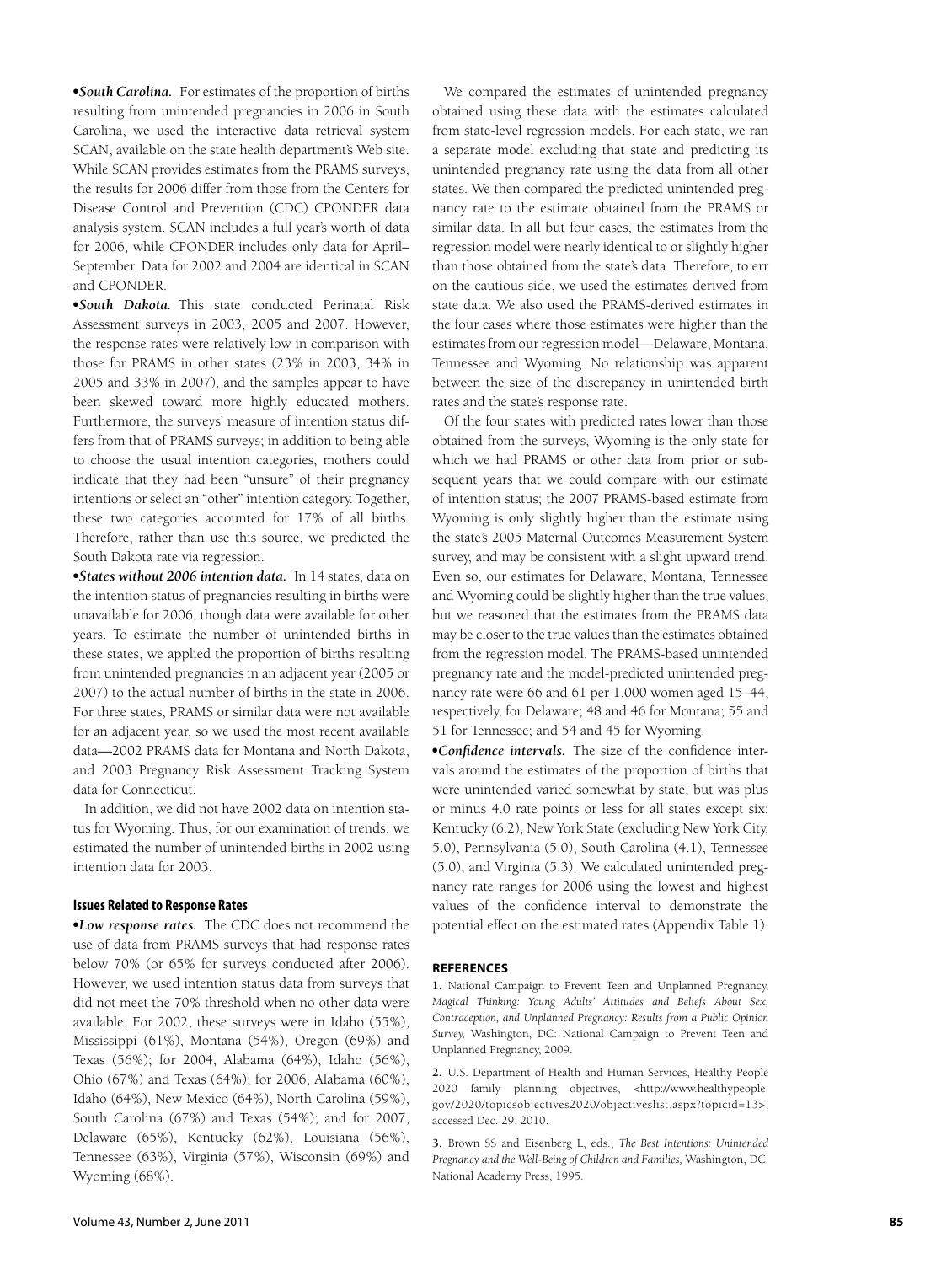**4.** Cheng D and Horon I, Unintended pregnancy and associated perinatal behaviors and outcomes, paper presented at Reproductive Health 2007, Minneapolis, Sept. 26–29, 2007.

**5.** Keeton K and Hayward RA, Pregnancy intention and birth outcomes: Does the relationship differ by age or race? *Journal of Women's Health,* 2007, 16(4):510–516.

**6.** Logan C et al., The consequences of unintended childbearing, white paper, Washington, DC: Child Trends, 2007.

**7.** Mohllajee AP et al., Pregnancy intention and its relationship to birth and maternal outcomes, *Obstetrics & Gynecology,* 2007, 109(3):678–686.

**8.** Rosenberg KD, Gelow JM and Sandoval AP, Pregnancy intendedness and the use of periconceptional folic acid, *Pediatrics,* 2003, 111(5):1142–1145.

**9.** Gipson JD, Koenig MA and Hindin MJ, The effects of unintended pregnancy on infant, child, and parental health: a review of the literature, *Studies in Family Planning,* 2008, 39(1):18–38.

**10.** Henshaw SK, Unintended pregnancy in the United States, *Family Planning Perspectives,* 1998, 30(1):24–29 & 46.

**11.** Finer LB and Henshaw SK, Disparities in rates of unintended pregnancy in the United States, 1994 and 2001, *Perspectives on Sexual and Reproductive Health,* 2006, 38(2):90–96.

**12.** Kost K, Henshaw S and Carlin L, *U.S. Teenage Pregnancies, Births and Abortions: National and State Trends and Trends by Race and Ethnicity,* New York: Guttmacher Institute, 2010, <http://www.guttmacher.org/ pubs/USTPtrends.pdf>, accessed Sept. 13, 2010.

**13.** Jones RK et al., Abortion in the United States: incidence and access to services, 2005, *Perspectives on Sexual and Reproductive Health,* 2008, 40(1):6–16.

**14.** Centers for Disease Control and Prevention, Pregnancy Risk Assessment Monitoring System, <http://www.cdc.gov/prams>, accessed July 12, 2009.

**15.** Bachrach CA and Newcomer S, Intended pregnancies and unintended pregnancies: distinct categories or opposite ends of a continuum? *Family Planning Perspectives,* 1999, 31(5):251–252.

**16.** Brückner H, Martin A and Bearman PS, Ambivalence and pregnancy: adolescents' attitudes, contraceptive use and pregnancy, *Perspectives on Sexual and Reproductive Health,* 2004, 36(6):248–257.

**17.** Campbell AA and Mosher WD, A history of the measurement of unintended pregnancies and births, *Maternal and Child Health Journal,* 2000, 4(3):163–169.

**18.** D'Angelo DV et al., Differences between mistimed and unwanted pregnancies among women who have live births, *Perspectives on Sexual and Reproductive Health,* 2004, 36(5):192–197.

**19.** Klerman LV, The intendedness of pregnancy: a concept in transition, *Maternal and Child Health Journal,* 2000, 4(3):155–162.

**20.** Lindberg LD, Finer LB and Stokes-Prindle C, How not to measure pregnancy intentions: teens and attitude stability, paper presented at the annual meeting of the Society for Adolescent Medicine, Greensboro, NC, Mar. 26–29, 2008.

**21.** Luker KC, A reminder that human behavior frequently refuses to conform to models created by researchers, *Family Planning Perspectives,* 1999, 31(5):248–249.

**22.** Miller WB, Reproductive decisions: how we make them and how they make us, in: Severy LJ, ed., *Advances in Population: Psychosocial Perspectives,* Vol. 2, Bristol, PA: Jessica Kingsley Publishers, 1998, pp. 1–27.

**23.** Sable MR and Libbus MK, Pregnancy intention and pregnancy happiness: Are they different? *Maternal and Child Health Journal,* 2000, 4(3):191–196.

**24.** Santelli J et al., The measurement and meaning of unintended pregnancy, *Perspectives on Sexual and Reproductive Health,* 2003, 35(2):94–101.

**25.** Santelli JS et al., Toward a multidimensional measure of pregnancy intentions: evidence from the United States, *Studies in Family Planning,* 2009, 40(2):87–100.

**26.** Trussell J, Vaughan B and Stanford J, Are all contraceptive failures unintended pregnancies? Evidence from the 1995 National Survey of Family Growth, *Family Planning Perspectives,* 1999, 31(5):246–247 & 260.

**27.** Westoff CF and Ryder NB, The predictive validity of reproductive intentions, *Demography,* 1977, 14(4):431–453.

**28.** Pulley L et al., The extent of pregnancy mistiming and its association with maternal characteristics and behaviors and pregnancy outcomes, *Perspectives on Sexual and Reproductive Health,* 2002, 34(4):206–211.

29. Lindberg LD, Finer LB and Stokes-Prindle C, Refining measures of pregnancy intention: taking timing into account, unpublished report, New York: Guttmacher Institute, 2008.

**30.** National Center for Health Statistics, Bridged-race population estimates: vintage 2008 bridged-race postcensal population estimates, <http://www.cdc.gov/nchs/nvss/bridged\_race/data\_documentation. htm#vintage2008>, accessed Sept. 13, 2010.

**31.** Daniel J and Manwaring W, Bureau of Vital Records and Health Statistics, Idaho Department of Health and Welfare, unpublished tabulations of data from the Idaho Pregnancy Risk Assessment Tracking System, Aug. 27, 2009.

**32.** Morin J, Family Health Section, Connecticut Department of Public Health, unpublished tabulations of data from the Connecticut Pregnancy Risk Assessment Tracking System, Aug. 11, 2009.

**33.** Busacker A, Wyoming Department of Health, unpublished tabulations of data from the Maternal Outcomes Measurement System, Nov. 6, 2009.

**34.** California Department of Public Health, Statewide tables from the 2006 Maternal and Infant Health Assessment (MIHA) survey, <http:// www.cdph.ca.gov/data/surveys/Pages/MaternalandInfantHealth Assessment(MIHA)survey.aspx>, accessed Oct. 9, 2009.

**35.** Losch M and Bonsall Hoekstra A, University of Northern lowa, Iowa unintended pregnancy among live births: 2002–2007, unpublished report, Nov. 9, 2009.

**36.** Unpublished tabulations of data from the Perinatal Risk Assessment surveys.

**37.** Jewell T, Division of Maternal and Child Health, Kentucky Department for Public Health, unpublished tabulations of data from the Kentucky Pregnancy Risk Assessment Monitoring System (PRAMS) Pilot Project 2007 Data, Dec. 1, 2009.

**38.** Martin JA et al., Births: final data for 2002, *National Vital Statistics Reports,* 2003, Vol. 52, No. 10.

**39.** Martin JA et al., Births: final data for 2004, *National Vital Statistics Reports,* 2006, Vol. 55, No. 1.

40. Martin JA et al., Births: final data for 2006, *National Vital Statistics Reports,* 2009, Vol. 57, No. 7.

**41.** Jones RK, Finer LB and Singh S, *Characteristics of U.S. Abortion Patients, 2008,* New York: Guttmacher Institute, 2010.

**42.** Jones RK and Kost K, Underreporting of induced and spontaneous abortion in the United States: an analysis of the 2002 National Survey of Family Growth, *Studies in Family Planning,* 2007, 38(3): 187–197.

**43.** Henshaw SK and Kost K, *Trends in the Characteristics of Women Obtaining Abortions, 1974 to 2004,* New York: Guttmacher Institute, 2008.

**44.** Strauss LT et al., Abortion surveillance—United States, 2002, *Morbidity and Mortality Weekly Report,* 2005, Vol. 54, No. SS-7.

**45.** Strauss LT et al., Abortion surveillance—United States, 2004, *Morbidity and Mortality Weekly Report,* 2007, Vol. 56, No. SS-9.